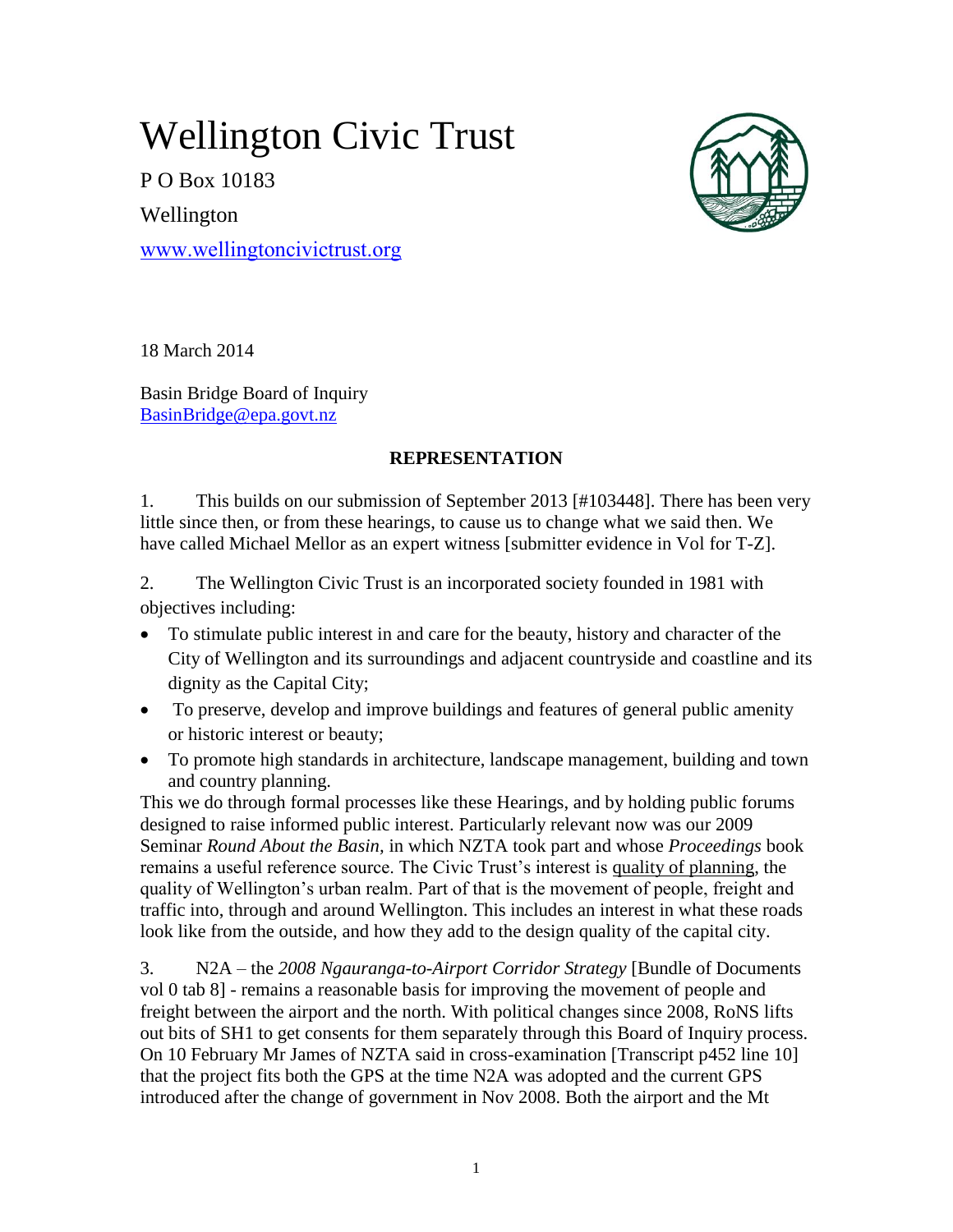Victoria tunnel have been there for 80 years; the implications of April 2015 for any roading agency involved with Buckle St have been obvious for 90 years; and the north has always been where it is. So there has been plenty of time for considered analysis to generate a wealth of solutions. Indeed Mr Blackmore [10 February opening statement #1.20 (e)] has told the Board of NZTA's "blue sky thinking" and vast range of options.

4. Criteria of "affordability" are mentioned in the Joint Witness Statement from the Transportation expert conferencing on 5 February 2014. This implies that there is a cost limit over which any option becomes "not affordable". The inference is that this cost limit is set by the cost of the proposed one-way bridge. Is this not a self-fulfilling prophecy? As adjacent experience with the War Memorial Park undergrounding shows, what is "unaffordable" one month can become "affordable" the next – indeed, can suddenly become "the only sensible option".

5. Our view is that the project fails in respect of each of the following factors which the Board has to consider. These are

- i. The Minister's reasons for referring the proposal to the Board at all
- ii. The project objectives; and
- iii. Strategic fit.

As the Judge said at the opening of these hearings: are the works reasonably necessary to achieve the objectives? And has there been a major consideration of alternatives?

- 6. Firstly, the Minister's reasons  $\lceil 3 \text{ July } 2013 \rceil -$
- 6.1. "The proposal is …in the vicinity of other historic places ….likely to…affect values … which contribute to New Zealand's national identity." If the bridge were really useful, it might offset those impacts. But at best the proposed bridge is only half useful in improving SH1 traffic flows.
- 6.2. "The proposal is likely to result in significant and irreversible changes to the urban environment around the Basin Reserve." Transport policies and technologies will keep changing over time, but a heavy engineering project of this sort will, if consented, become a permanent memorial of mid-2013 thinking.
- 6.3. "The proposal has aroused widespread public interest." These interests go beyond mere SH1 efficiency. This Board is the only place where these public interests can influence the consents decision.
- 6.4. The proposal's benefits will help the Crown meet its other functions. The data being used as justification is being widely questioned.
- 7. Secondly, the project's own objectives [ref NZTA Folders Vol 1 p.3]. These are at best only partially met:
- A1 there is little relief from congestion for eastbound traffic between Paterson and Tory Streets – and that's the project scope defined in its objectives.
- A2 arguably does not improve the safety for cyclists and pedestrians travelling south and east between Paterson and Tory Streets
- A3 capacity is increased only marginally by eliminating some car parking, used now by vehicles which will have to find somewhere else nearby to park.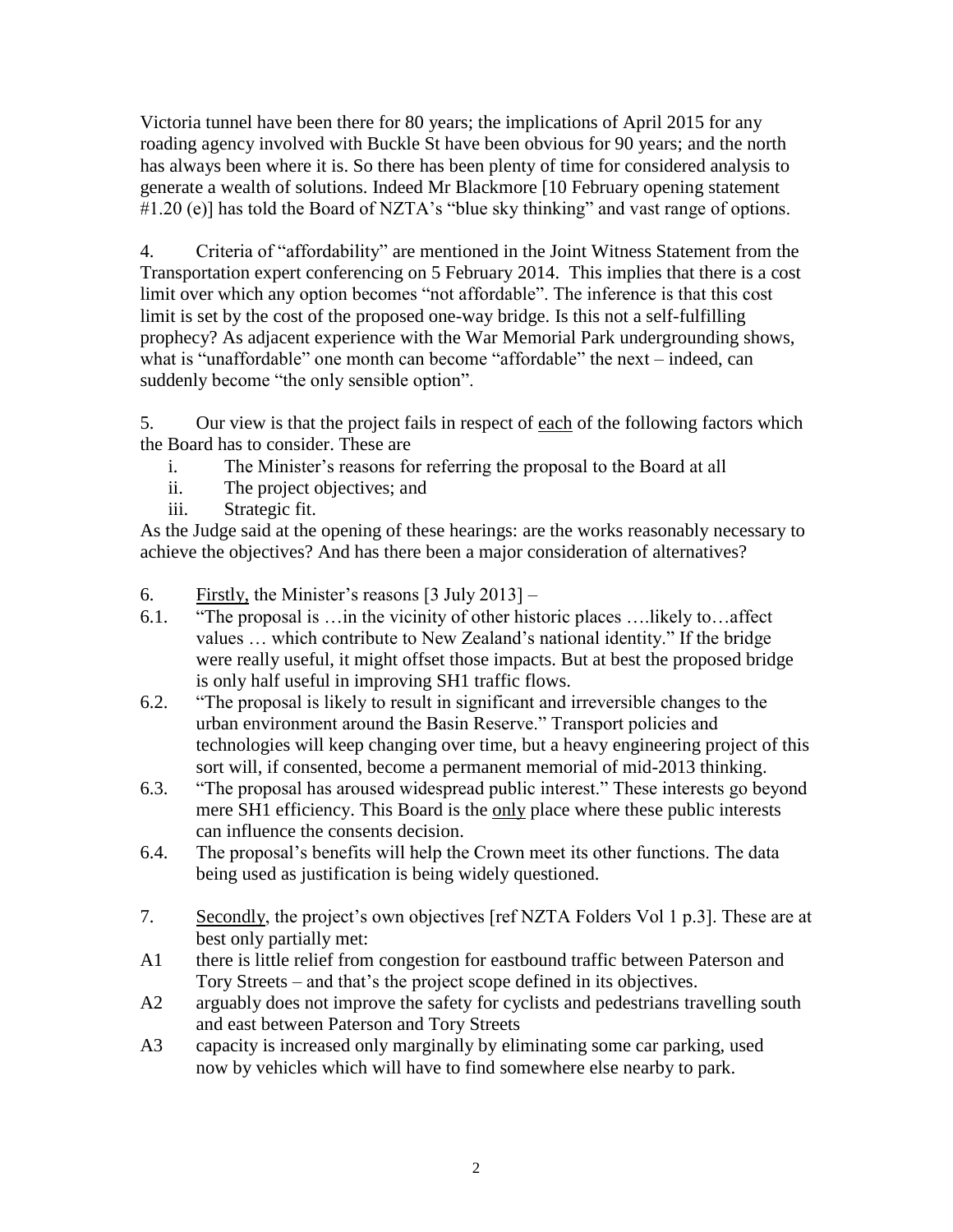- B1 does not materially enhance movement of people and freight along eastbound SH1 through Wellington City
- B2 does very little to improve access to the airport
- C mobility and modal choices are rather fuzzy buzzwords. SH1 still crosses the PTSS and other public transport corridors at grade.
- C1 provides some opportunities for improved public transport, cycling and walking.
- C2 constrains opportunities for future transport developments in Te Aro and Cuba St.
- D yes, it allows some improvements to local roads in the Basin area.
- 8 Thirdly, strategic fit:

8.1. The Strategic Objectives of the Wellington Northern Corridor RoNS show at p.3 of the EPA Notice of Requirement form [vol 1 of the NZTA documents]. They are: □ to enhance inter-regional and national economic growth and productivity, by supporting a growing population and increasing freight volumes in the region**;** □ to improve access to Wellington's central business district, key industrial and employment centres**,** port**,** airport and hospital**;**

□ to provide relief from severe congestion on the State highway and local road networks**;**  $\Box$  to improve the journey time reliability of travel on the section of SH1 between Levin and Wellington Airport**;** and

to improve the safety of travel on State highways**.**

As with the Project Objectives, the proposal does little more than meet these half-way.

8.2. The City Council's *Economic Growth Agenda to transform Wellington City* was released the week before these hearings began. One key goal is more international connections for people and freight at the airport. You will be hearing from Mr Brown of WIAL who notes in his submission [s.21 Evidence vol 4] that the ultimate form of this route needs to be 4 lanes (2 each way). Right now there are 4 lanes (2 in each direction) between Paterson and Tory Streets – i.e. through the area defined in the project objectives - so presumably what he means is a 4-lane road like Cobham Drive. The proposal ignores this in favour of NZTA's "far-sighted, long-term, multi-modal transportation solution" [Mr. Cameron 4 February transcript p.124 line 23] of split corridors for SH1. The scheme seeking consent is not just phase 1 of something better: as Dr. Stewart said under crossexamination on 27 February [transcript p.2098 line 1] "there's no aspiration in the planning horizon to contemplate all that" – i.e. meaning 2-way SH1 under WMP and through the ICB. No, this is it – this is the actual "far-sighted, long-term, multi-modal transportation solution" for this part of N2A, arrived at after intense blue-sky thinking and all.

8.3. The City Council's *Smart Capital 2040* strategy is in the Bundle of Documents Folder P tab 17. Vivian St and Kent Tce feature in the central area where increased residential population and foot traffic are envisaged. A proposal which requires growing SH 1 traffic to cut through this central area by ordinary at-grade crossings is not a strategic fit. The future use of Vivian St as a local road was briefly mentioned by Dr. Stewart under cross-examination on 27 February [transcript p.2097 line 5] and has briefly flitted into these hearings at other times. But the proposal before the Board gives no reason why the Inner City Bypass should not be used in both directions to achieve the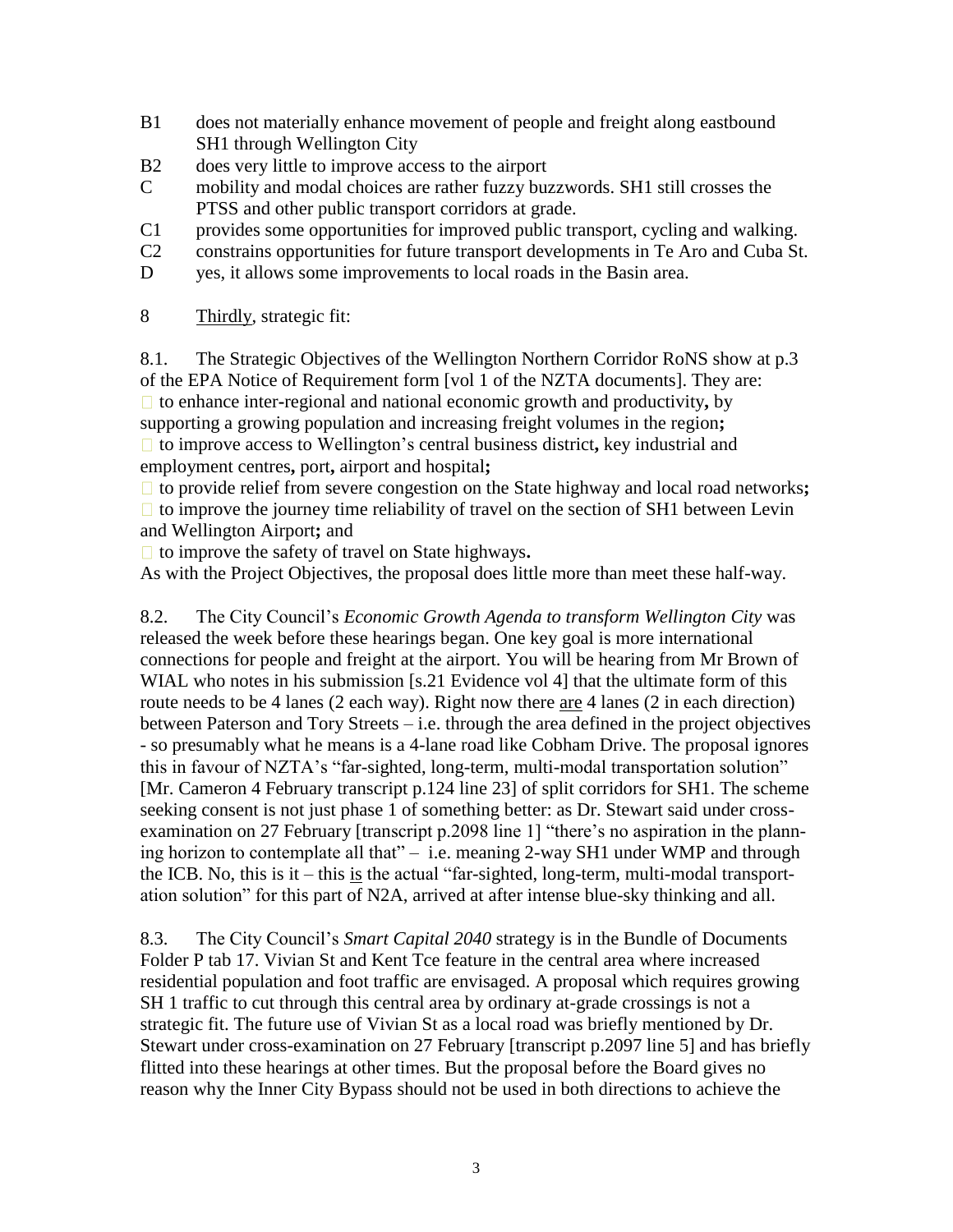purpose of RoNS, and does not give this as an option for resolving the stated Basin Reserve problems. The letter to the City Council of 7 August 2013 [tabled as Submitter Evidence vol. 4 and also in the folder Documents/Evidence presented day 23 11 March – towards the end of that folder] records that NZTA plans to reduce the ICB designation area because the Vivian St. clearways in the proposal will meet future requirements of SH 1 to 2031 here. Indeed the new kerbing work under way as we speak to reduce the width of SH1 where Karo Drive crosses Taranaki and Cuba Streets may well mean that this has already been formalized – the Board of Inquiry will know what the status is. NZTA notes that its study will be helpful on the future long-term needs of Vivian St. and is expected to conclude in early 2015. This means that the study on the long-term needs of Vivian St will be finished after work on the one-way bridge has begun but before it is in use, and after the designation of ICB corridor for SH 1 has been reduced. This seems back-to-front - the opposite of good "strategic fit".

9. In each of these ways this proposal is seriously deficient. Any good points are well outweighed by the bad. Now I will summarise 4 particular issues:

### 10. **Vivian St.**:

10.1. This part of the proposal was described by Ms Wraight on  $3<sup>rd</sup>$  February [Transcript p.7 line 11] as "minor alignment" work. In contrast Mr. James said on  $10^{th}$ February [Transcript p.471 line 33] "If we seek to provide an arterial function through to the airport it makes sense to put that on one route and define what that route is". The proposal seeking consent in fact requires 2 routes for SH1 between Paterson and Tory Sts. Vivian St. changes are described as permitted now, so that no consent is necessary. Well, so is the whole existing road system near the Basin. It is within current permissions that probably traffic flow along Vivian St and Kent Tce could treble what it is now by reducing more parking, closing off side streets and so on. But the carrying capacity of Vivian St is not the issue here – the Civic Trust concern is the effect that this carrying capacity has on those who live and work nearby to it. Remember that Te Aro is a population growth area; and that NZTA will no doubt be seeking approval for still longer and heavier road freight trucks along SH 1. The proposal gives an outcome which, although "permitted", would degrade the surrounding area and cause more conflict with the at-grade crossings of public transport corridors at Willis, Victoria, Taranaki, Cambridge and Kent. This outcome is a predictable consequence of the design of this proposal seeking the Board's consent for a one-way Basin flyover.

10.2. The Joint Witness Statement of the traffic expert conferencing on 5 February 2014, s.12 *Assessment of Pirie/Kent/Cambridge/Vivian intersection* notes that the intersection is close to capacity in the evening peak, with little spare for further growth beyond 2021. It recommends more investigation to ensure that sufficient capacity is available to accommodate traffic growth beyond then. Our comments on this are:

- i. That's no problem for a roading engineer just knock down the Greek Memorial, smooth out the corner and widen the road
- ii. 2021 is just over 5 years away. It's only 5 years since the RoNS status of this road was promulgated in the first place.
- iii. Why have all that SH1 traffic coming down Vivian St anyway if it's a true RoNS?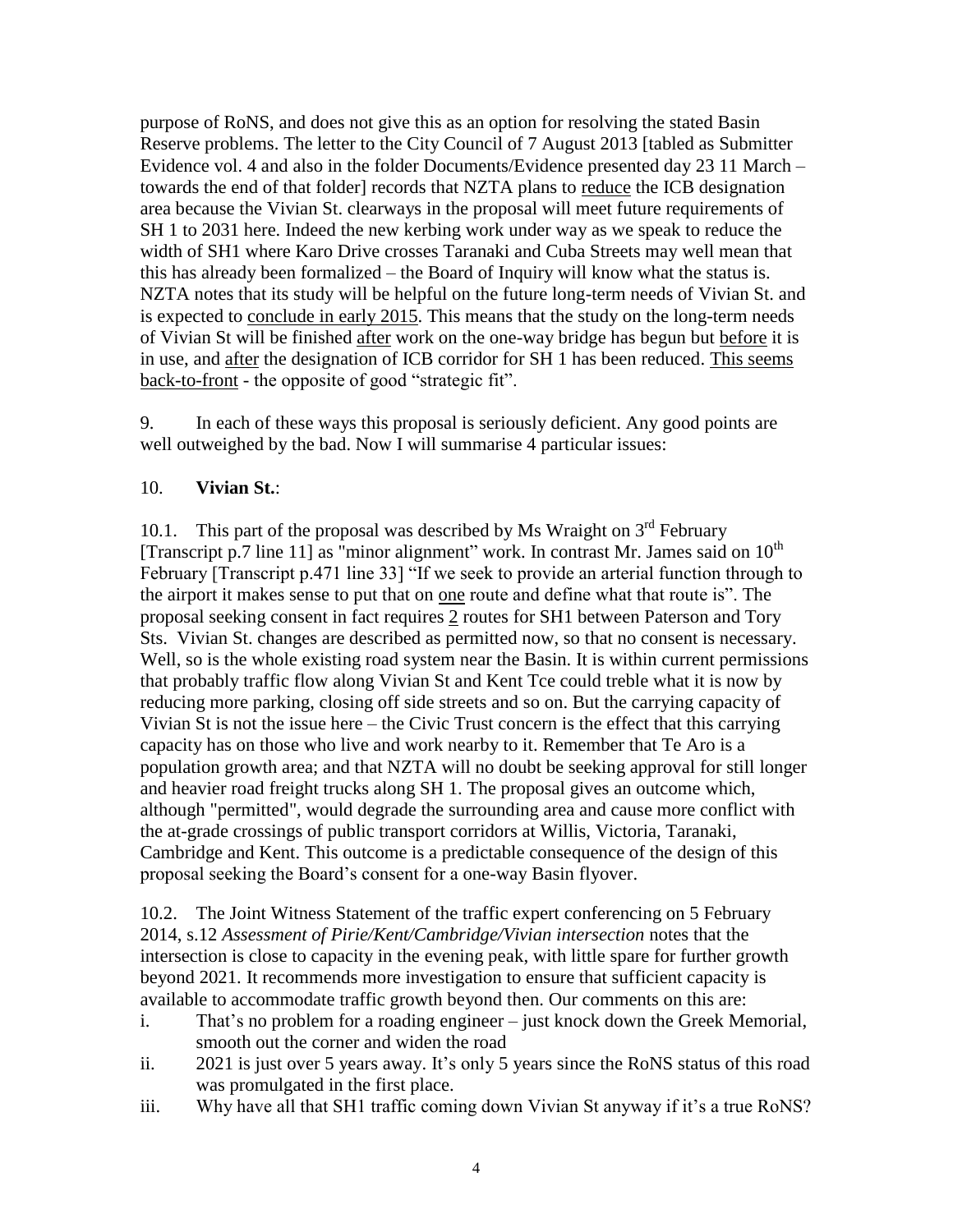10.3. The Burrell report of 1980 and the decision 20 years ago - which is only alluded to vaguely in the proposal at p.6 of Vol 2: AEE - to not have airport-bound traffic use the Inner City Bypass, seem to be taken as tablets of stone. Surely, given RoNS as hi-level transport policy, this should at least be questioned unless it is convincingly shown to still be valid for 2014. NZTA [email of 8/9/12 in Submitter Evidence Folder 2 tab 15] sees no problem in using the ICB for west-bound traffic. The proposal does not present this as one of the options now for resolving the stated Basin Reserve problems. Those "environmental and urban effects" of 20 years ago are inferred from the proposal to still be greater than those caused by greatly increased SH 1 traffic along Vivian St and Kent Tce in the 21<sup>st</sup> century. The cross-examination of Dr. Stewart by Mr. Milne on 21 February revealed that as late as 2008, 2-way grade separation was the recommended solution. The silence anywhere in all the current project's documentation about this option is surely "the dog that didn't bark" until it is forced out under cross-examination, e.g. from Dr. Stewart on 27 February [Transcript p.2097 line 5]. The inference is that if 2-way grade separation or by-passing Vivian St. had been raised in even the bluest of blue-sky thinking, it was quickly deemed to not fit the party line and was airbrushed out of any record.

10.4. If the Board of Inquiry consents to the proposal, Wellington is faced with the prospect of a repeat performance when it is realized that Vivian St and Kent Tce are not appropriate for use as a RoNS and that another arrangement is in fact needed for the Basin Reserve. If this situation is envisaged at all, then it should be part of the present consents process. The Board can test whether Vivian St meets those RoNS objectives better (efficiency, cost, effectiveness, national benefit, quality, safety, etc ) than the shorter route around the edge of the central area along a corridor already set aside over many years for SH 1 purposes and in fact already half-used for that purpose.

- 10.5. So our recommendations at B.6.7. of our submission remain: that NZTA
- (i) Explain convincingly why alternatives to using Vivian St and Kent Tce for the RoNS were not included in the proposal
- (ii) Complete its "Terrace Tunnel investigation project" before it applies to alter and thereby reduce the designation area for SH1 along the Karo Drive etc. alignment.
- (iii) Compare the "environmental and urban effects" identified from the c.1995 plans with those in the 2013 proposal; and from this to provide a convincing case for making Vivian St and Kent Tce. into permanent roads of national significance.
- (iv) Not make any decision on the proposal until the effects of the second tunnel are fully considered.

#### **11. The South-east Corner – Kent Tce / Ellice St / Dufferin St.**

11.1. The "sunbathing" picture at Sheet 1B.04 in NZTA documents Section 1 "Project Overview" Tab B "Rendered views" in Plan Sets v.1 of 2 [the long folders] is best compared with the drive-through video simulation seen on February  $3<sup>rd</sup>$  to show the actual gloom and complexity of this corner, which is the very point where the merge of SH1 and the PTSS is most congested. It is now also to be a BRT junction, and with a light-controlled crossing just around the corner. To cap all this off, it's the main approach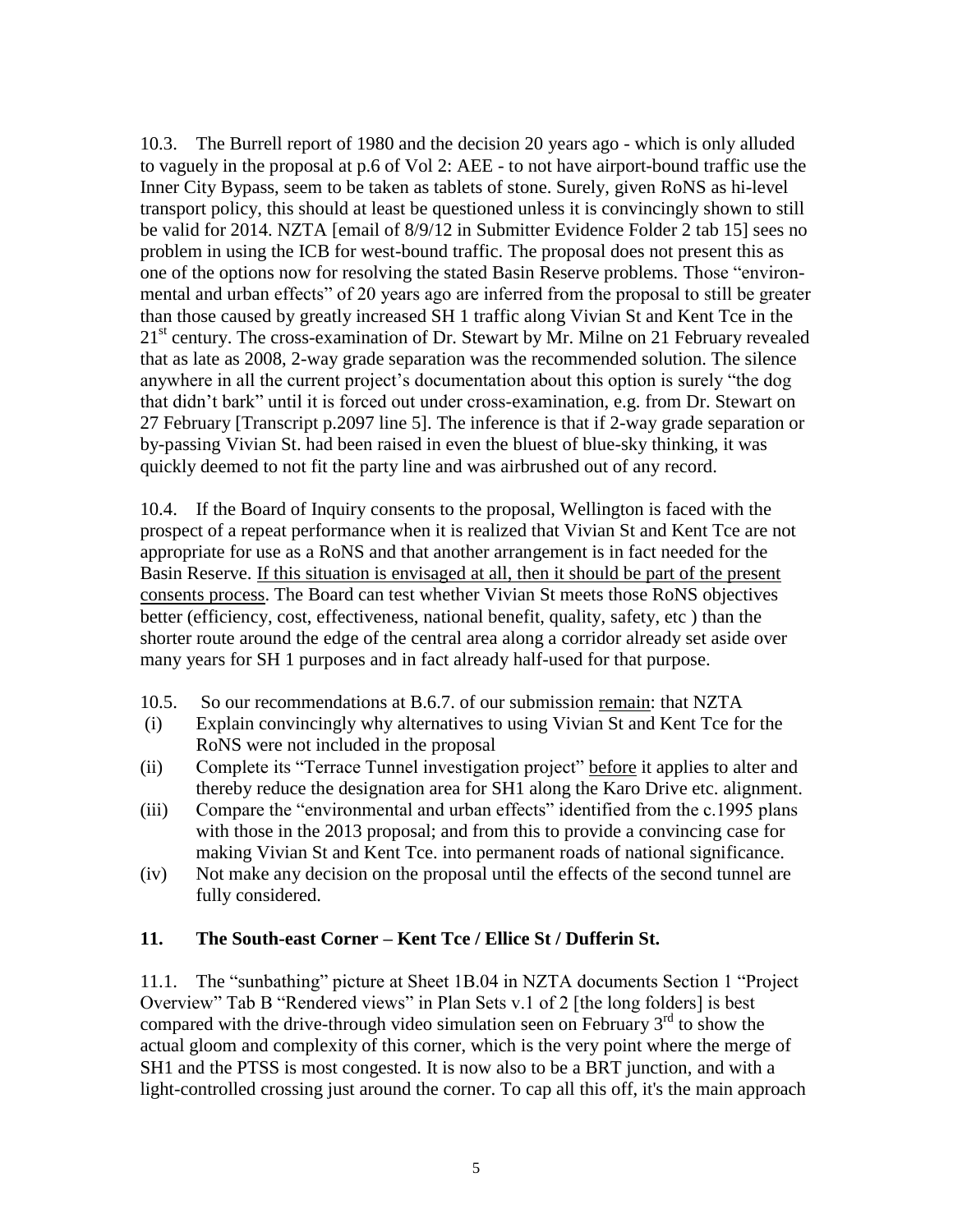to Government House. This is the view that visitors to Government House will have on the main processional route between Parliament and the Head of State's residence – two main centres of Wellington as the Capital City of 100% pure New Zealand. Sheet 6B.01 of Section 6 "Structures" Tab B "Bridge architectural plans" in the NZTA documents "Plan Sets" vol 1 of 2 [the long folders] shows the compression of activities at this place.

11.2. Mr Cameron attempted to brush this off on 4 February with [Transcript p.147 line 39] "There is a longer-term vision here, and that is to create an enhancement of this area generally… then you have got the connections with Government House [p.146 line 9] you've also got the processional issue and how that might play out over time."

11.3. Well no, not playing out over time, but a day 1 fact. So it's a deficient solution and quite apart from its traffic function, we will all have to look at the bulk of this thing for decades to come. Meanwhile just 2 blocks away there is a real schemozzle at the Pirie/Vivian corner as the other half of SH1 competes with the PTSS for road space. It's real Emperor's New Clothes stuff.

# **12. Scale**

12.1. The design approach for the bridge itself seems, from documentation at the WCC web page referenced in our submission under #B.6.4, to be that of an "elegant" bridge rather than an "iconic" one. There is a real risk of an "elegant" bridge quickly becoming festooned with underhanging signs, overhead signal gantries, banners draped over the handrails and the normal grime and staining which a concrete bridge incurs. For example, just a km or 2 north there's quite an attractive bridge for Hobson St over SH1 – now marred by steel frames and signals stuck right next to it.

12.2. The proposed Basin Bridge is highly visible, and consent should require much more than just its effectiveness as a traffic conveyor.

12.3. Mr. Hardwick-Smith on 3 February [transcript p.23 line 1] described the side of the cycle and walking track as being "stainless steel frame mesh". This sounds quite good until you check Sheet 6B.04 of Section 6 "Structures" Tab B "Bridge architectural plans" in NZTA Documents "Plan Sets" v.1 of 2 [the long folders]. In other words, it's wire netting, on the highly-visible north-facing aspect of the whole bridge.

## **12. Some details**

13.1. The Richard Reid rebuttal evidence of 10 February p.13 #7.5 notes the varying widths of current SH1 lanes in the Basin area. Parking is to be removed at peak times on Vivian St. between Tory St and Cambridge Tce - but not to widen those lanes to the standard for a Principal/Arterial Road. Instead the purpose is to fit another lane into the already narrow carriageway. Both existing and proposed lanes in this section of Vivian St are less than 3.5m wide; to NZTA this is acceptable until at least 2031 for this vital RoNS.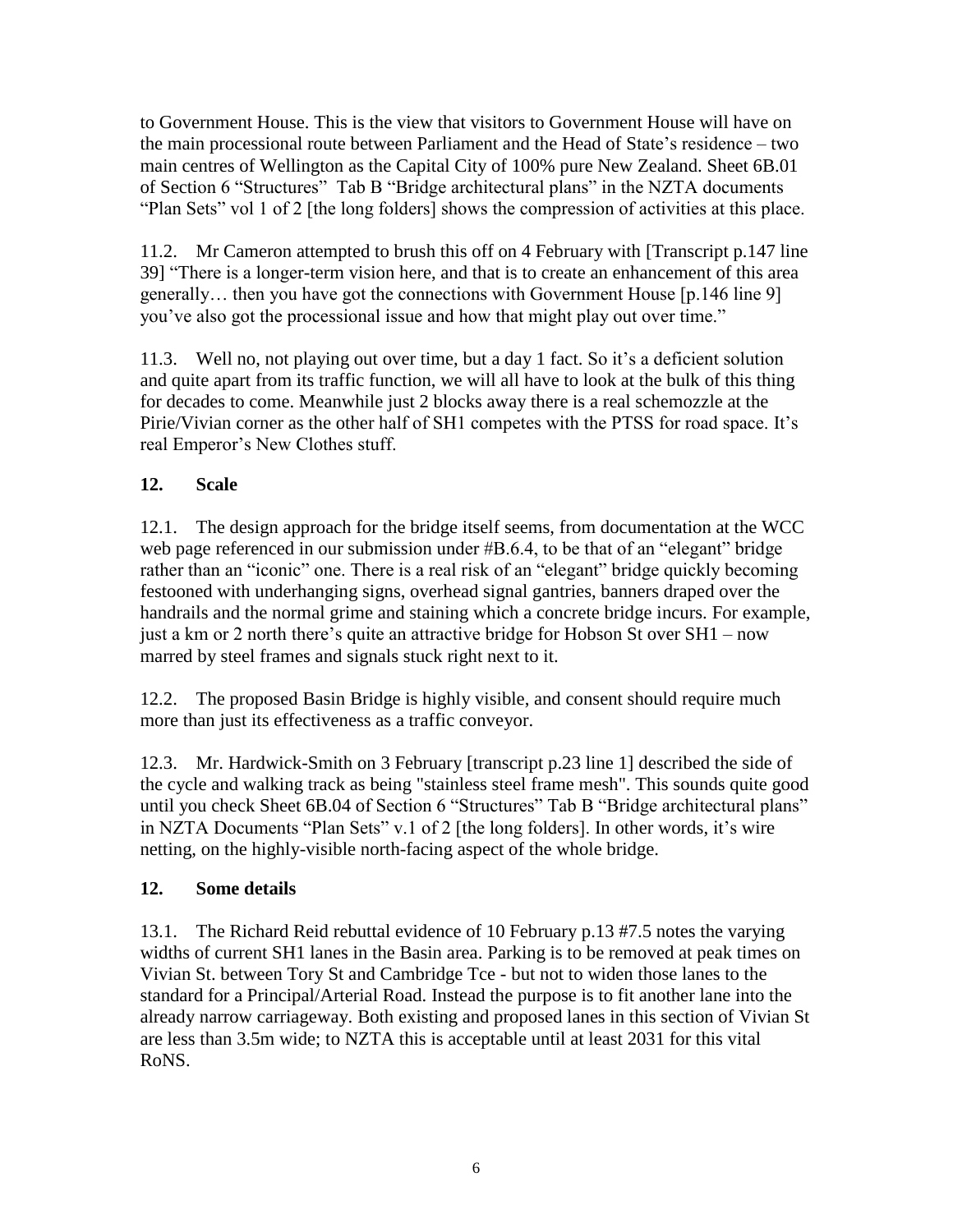13.3. Cycle and pedestrian provision is questioned in #B.7.5. of our submission, as here again NZTA's view of its own standards seems to be "do as I say not do as I do". Some of the cricket building details now seem a bit clearer but there must have been ample time for NZTA to sort out what it calls "final details" before lodging the application.

## 14. **Summary**

14.1. The NZTA solution is rather obsessively a 1-way bridge and they seem fixated on this. Data offered in its support is rather like that old Punch cartoon of a drunken man leaning against a lampost – using data for support rather than for illumination.

14.2. In his opening statement [Transcript p.129 line 45] Mr. Cameron declared that "the amount of induced traffic as a result of the project is expected to be low, these benefits are not diluted by an increase in traffic demand." Well, there's another unique feature: this must be the first big road upgrade anywhere which hasn't generated much induced traffic. From the strategic fit of the map and the increased traffic generated by Airport growth alone, induced traffic growth is highly predictable.

14.3. It's already unique in one way – and I don't mean here that it's the only RoNS to run right through a red-light district. It's unique because this bridge proposal makes it the only RoNS to run right through a central city area on ordinary traffic light-controlled streets rather than bypassing the central city.

14.4. As Mr Cameron emphasised on the first day, decisions on the choice of routes and structures are an NZTA executive decision, not something for this Board or for any other party. NZTA really does seem locked into, obsessed even, about the 1-way bridge as the only possible solution to something studied by every road agency for the last 50 years.

14.5. The Civic Trust interest is a prosperous Wellington with effective transport and a quality of urban design which attracts people to live and work here. The design features in the proposal risk decay after the initial novelty has worn off, and we are left with an inyour-face concrete structure becoming just another road bridge. The big concern is that it doesn't actually do a useful job of separating SH1 from local traffic and from public transport; it requires mingling of PTSS and SH1 traffic; and it destroys both the Boulevard of Kent/Cambridge and the ability of Vivian St to actually be what it was built as over a century ago – an inner-city street of use to a growing inner-city population. These are all predictable and known effects of the Basin Bridge for which this Board is being asked to grant consents. There will be many good ways of implementing the N2A strategy through this area but, under current law, these are not a matter for this Board. Hence our comments relate solely to the specific works in NZTA's application, in the knowledge that these hearings are the only legal forum in which imaginative alternatives for making N2A a reality can even be mentioned.